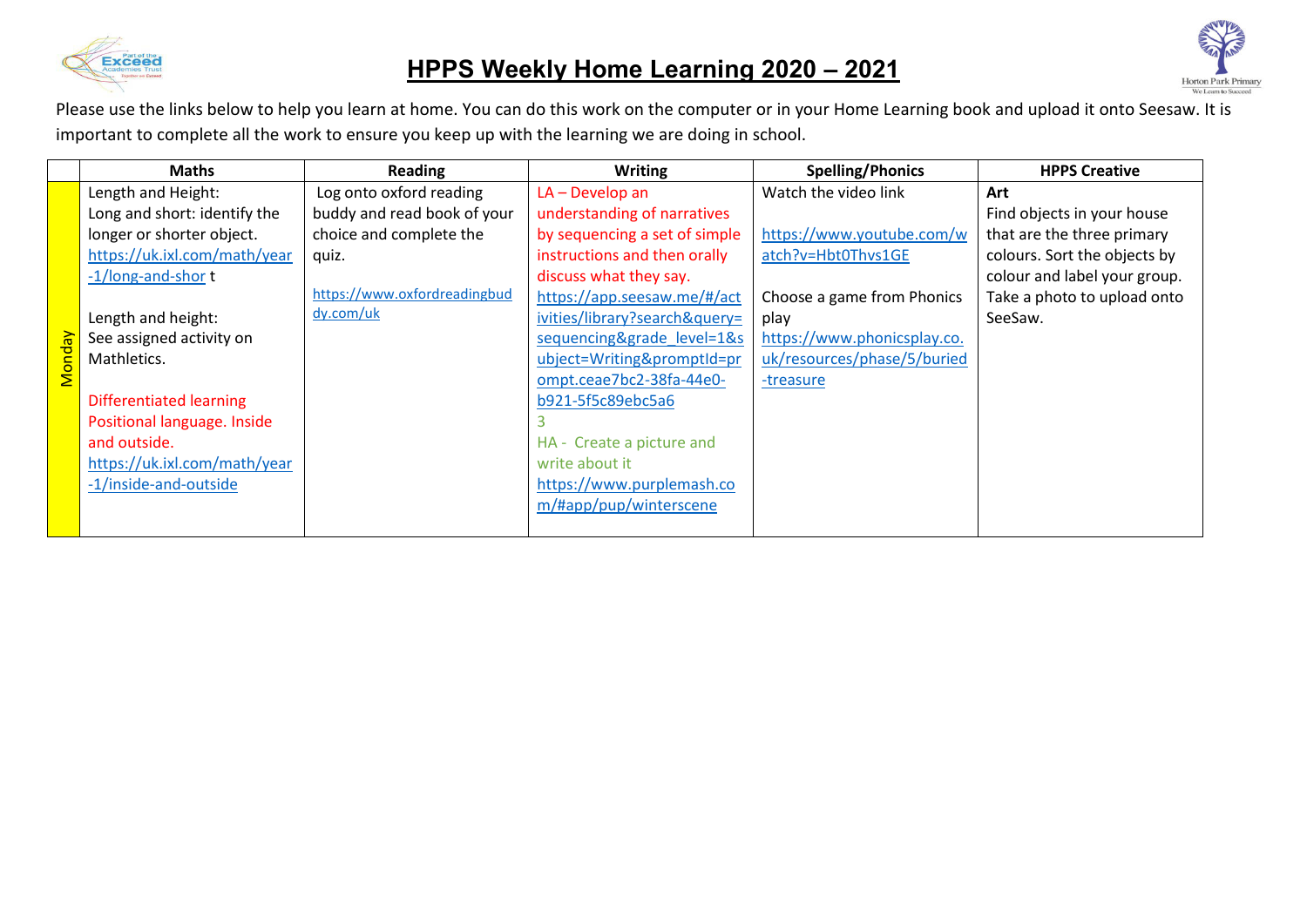



|                          | Length and Height:             | Read the text I wish I was a   | https://www.purplemash.co     | Watch Geraldine the Giraffe for | <b>PSHE (Personal, Social,</b> |
|--------------------------|--------------------------------|--------------------------------|-------------------------------|---------------------------------|--------------------------------|
|                          | Tall and short: identify the   | Fish. Then complete the quiz.  | m/#search/tab/eyJhZHZhbm      | the 'ir' sound                  | <b>Health and Economic</b>     |
|                          | taller or shorter object.      |                                | NIZFNIYXJjaCI6ZmFsc2UsInNI    |                                 | Education.)                    |
|                          | https://uk.ixl.com/math/year   | https://www.purplemash.co      | YXJjaCl6InNlbnRlbmNlcyIsInll  | https://www.youtube.com/watc    |                                |
|                          | -1/tall-and-short              | m/app/serialmash/i wish i      | YXJncm91cHMiOiliLCJzdWJqZ     | h?v=7ta KKUU-98                 | Who are the people that you    |
|                          |                                | was a fish ch3                 | WN0cyl6lilsImV4dCl6lilsInByb  |                                 | could talk to when you feel    |
|                          | Length and height:             |                                | 2dyYW0iOiliLCJjb21tZW50Ijoi   | Go for a walk around your home  | nervous? Draw and label your   |
|                          | See assigned activity on       | https://www.purplemash.co      | liwib3V0Y29tZXMiOiliLCJkb25   | and find objects that have this | picture.                       |
|                          | Mathletics.                    | m/#app/serialmash/i wish i     | IRGF0ZSI6IiIsInNlYXJjaEFsbEZv | sound in them - take a picture  | Upload a copy onto SeeSaw.     |
|                          |                                | was a fish quiz ch3            | bGRIcnMiOmZhbHNILCJyZXN       | and label and upload onto       |                                |
|                          | <b>Differentiated learning</b> |                                | vdXJjZVN0YXRlcyI6IiIsInJhdGl  | SeeSaw.                         |                                |
|                          | Positional language. Top,      | <b>Differentiated learning</b> | uZyI6MCwib2Zmc2V0IjowLCJ      |                                 |                                |
|                          | middle and bottom.             | Listen to the story with a     | hdXRob3liOiJzZSIsInRhZ3MiOi   |                                 |                                |
| $\overline{\mathsf{da}}$ | https://uk.ixl.com/math/year   | focus on the 'p' sound.        | JzZSIsInBhdGgiOilvcG0taG9tZ   |                                 |                                |
|                          | -1/top-middle-and-bottom       |                                | S9saXRlcmFjeSJ9               |                                 |                                |
|                          |                                | https://www.purplemash.co      |                               |                                 |                                |
|                          |                                | m/#app/tools/2cas2 pirates     | Put the sentences in order    |                                 |                                |
|                          |                                | <b>EYFS</b>                    | and then review this by       |                                 |                                |
|                          |                                |                                | creating your own narrative   |                                 |                                |
|                          |                                |                                |                               |                                 |                                |
|                          |                                |                                | $LA -$                        |                                 |                                |
|                          |                                |                                | https://www.purplemash.co     |                                 |                                |
|                          |                                |                                | m/#app/pup/castlecaptions     |                                 |                                |
|                          |                                |                                |                               |                                 |                                |
|                          |                                |                                | Review captions to assist in  |                                 |                                |
|                          |                                |                                | blending for writing by using |                                 |                                |
|                          |                                |                                | all taught sounds, mostly in  |                                 |                                |
|                          |                                |                                | correct sequence              |                                 |                                |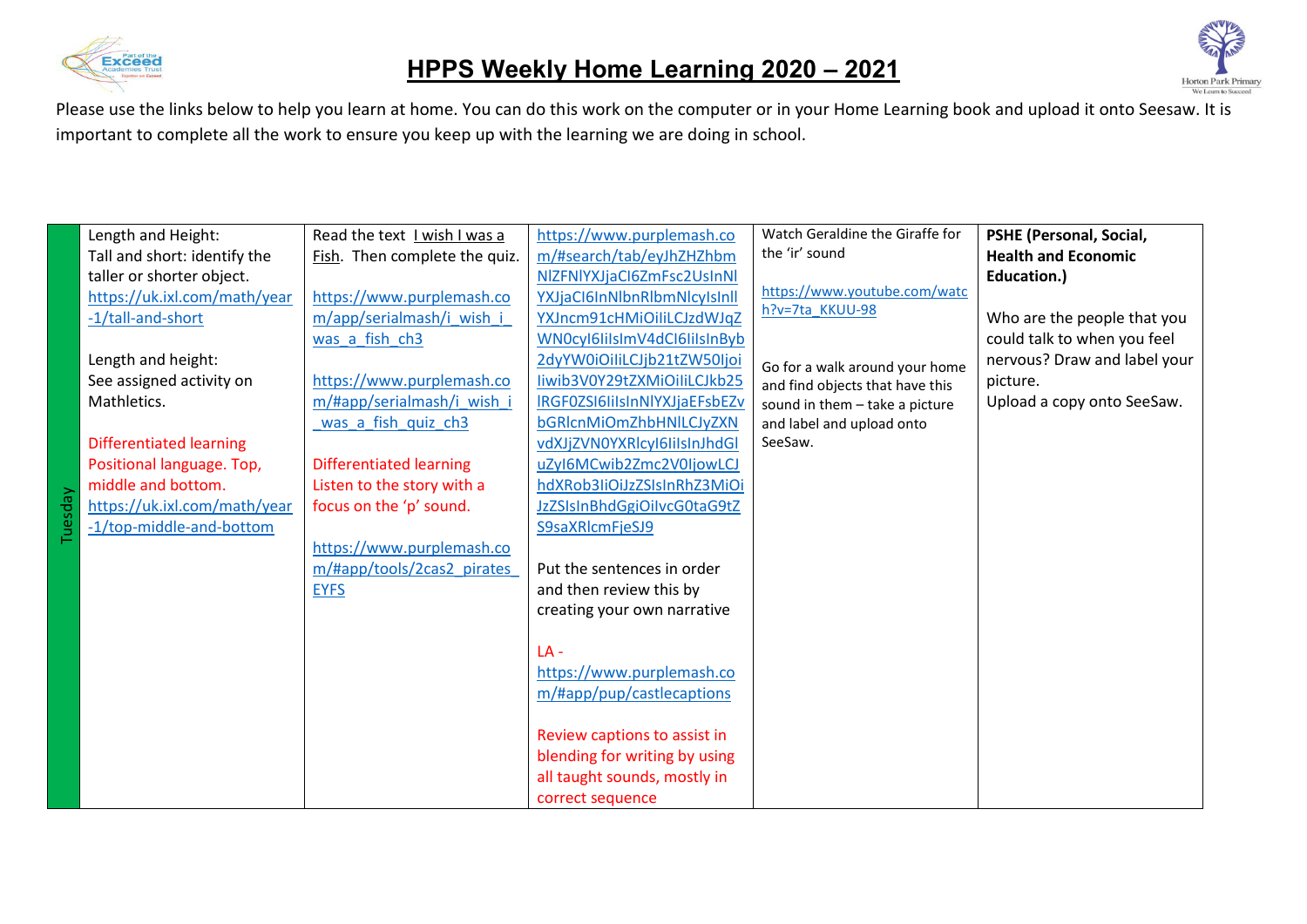



|           | Length and Height:             | Log onto oxford reading buddy | $LA -$                        | Review phase 3 taught        | <b>PSHE (Personal, Social,</b> |
|-----------|--------------------------------|-------------------------------|-------------------------------|------------------------------|--------------------------------|
|           | Tall and short: compare the    | and read book of your choice  |                               | diagraphs                    | <b>Health and Economic</b>     |
|           | taller or shorter object.      | and complete the quiz.        | Write a list of ways to be a  | https://www.phonicsplay.co.  | Education.)                    |
|           |                                |                               | good friend by using all      | uk/resources/phase/2/drago   |                                |
|           | https://www.topmarks.co.uk     | https://www.oxfordreadingbud  | taught sounds                 | ns-den                       | Think of a time when you       |
|           | /early-years/lets-compare      | dy.com/uk                     |                               |                              | have felt nervous. What        |
|           |                                |                               | https://www.purplemash.co     | Watch the video for new      | thoughts were you having?      |
|           | Length and height:             |                               | m/#app/pup/goodfriend nofi    | sound                        | How did you feel?              |
| Wednesday | See assigned activity on       |                               | <b>Im</b>                     | https://www.youtube.com/w    |                                |
|           | Mathletics.                    |                               |                               | $atch?v=71d1f$ Je o          | Draw a large thought bubble.   |
|           |                                |                               | Sequence the story and then   |                              | Record words, pictures,        |
|           | <b>Differentiated learning</b> |                               | write a sentence for each one | See activity attached on     | sentences in the bubble.       |
|           | Positional language. Above     |                               | https://app.seesaw.me/#/act   | SeeSaw to read the sentences |                                |
|           | and below.                     |                               | ivities/library?community&gr  | and then write this          |                                |
|           | https://uk.ixl.com/math/year   |                               | ade level=1&subject=Writing   | independently with a grown-  |                                |
|           | -1/above-and-below             |                               | &promptId=prompt.138ffaac-    | ups support – upload and     |                                |
|           |                                |                               | 5a73-4229-b58f-               | send to teacher              |                                |
|           |                                |                               | 6c6d5420bb38                  |                              |                                |
|           |                                |                               |                               |                              |                                |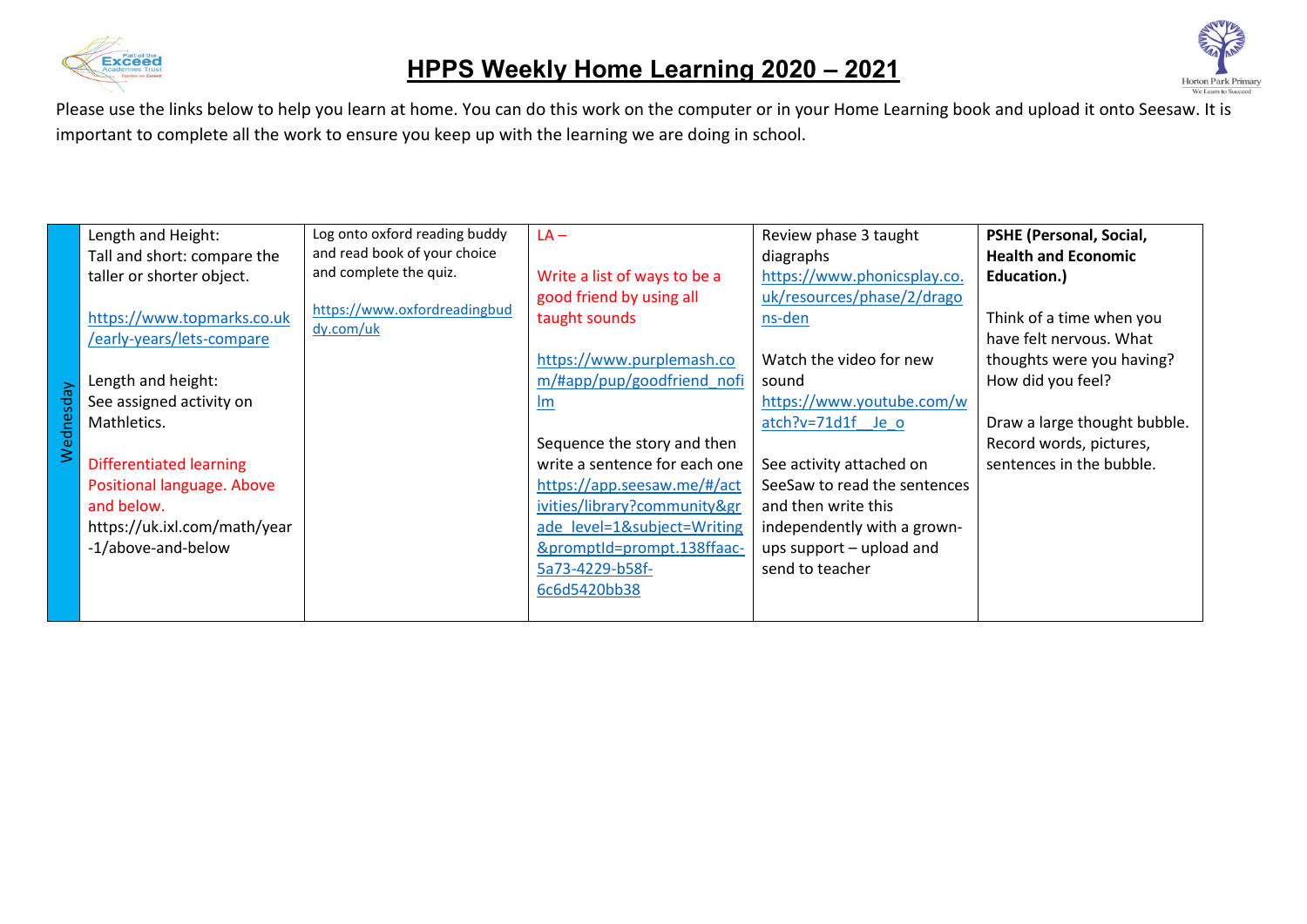



|          | Length and Height:           | Read the text I wish I was a                                                       | SEND - Practice writing their | Watch video for new sound     | Art                         |
|----------|------------------------------|------------------------------------------------------------------------------------|-------------------------------|-------------------------------|-----------------------------|
|          | Tall and short: Order the    | Fish. Then choose the right                                                        | own name - specific for       | intro                         |                             |
|          | taller or shorter objects.   | words to join the sentences                                                        | those children who need       | https://www.youtube.com/w     | How do you make the three   |
|          |                              | together.                                                                          | precision teach               | atch?v=7xvdbR6g060            | secondary colours? Create a |
|          | http://resources.hwb.wales.g |                                                                                    | https://app.seesaw.me/#/act   |                               | poster showing how to make  |
|          | ov.uk/VTC/big small/eng/Intr | https://www.purplemash.co                                                          | ivities/library?community&gr  | See PowerPoint attached on    | purple, green and orange    |
|          | oduction/default.htm         | m/app/serialmash/i wish i                                                          | ade_level=1&subject=Writing   | Seesaw and complete the       | with the three primary      |
|          | Length and height:           | was a fish ch3                                                                     | &promptId=prompt.f0fb5b46     | activity - watch for the word | colours.                    |
|          | See assigned activity on     |                                                                                    | $-3$ bee $-4f80$ $- a7c4$ $-$ | which disappears and then     | Make sure you label all the |
| Thursday | Mathletics.                  | https://www.purplemash.co                                                          | 19806fead67a                  | write this word down - take a | colours.                    |
|          |                              | m/#app/serialmash/i wish i                                                         |                               | picture of all the words you  |                             |
|          | Differentiated learning      | was a fish joining words                                                           | Develop into writing a        | wrote and send to your        | Upload your copy onto       |
|          | Positional language. Left,   | ch3                                                                                | structured narrative using    | teacher                       | SeeSaw.                     |
|          | middle and right.            | <b>Differentiated learning</b>                                                     | questions for prompts         |                               |                             |
|          | https://uk.ixl.com/math/year | Look at the pictures and                                                           | https://app.seesaw.me/#/act   |                               |                             |
|          | -1/left-middle-and-right     | identify the positions.<br>https://www.purplemash.co<br>m/#app/games/2diy/position | ivities/library?search&query= |                               |                             |
|          |                              |                                                                                    | narrative&grade level=1&su    |                               |                             |
|          |                              |                                                                                    | bject=Writing&promptId=pro    |                               |                             |
|          |                              |                                                                                    | mpt.d0e27d26-fc35-4a75-       |                               |                             |
|          |                              | <b>EYFS</b>                                                                        | 9ba8-f97a2bc1d99d             |                               |                             |
|          |                              |                                                                                    |                               |                               |                             |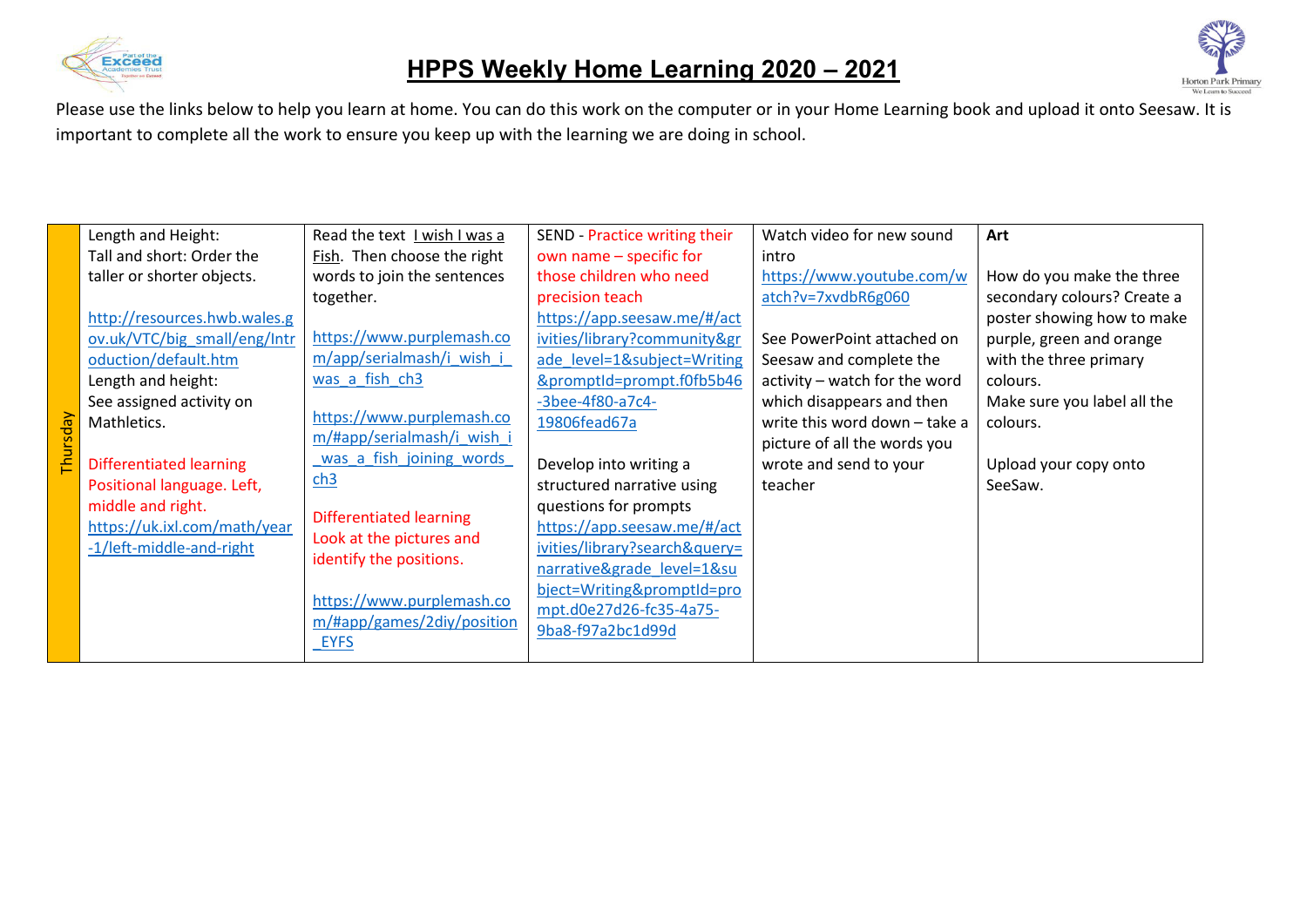

## **HPPS Weekly Home Learning 2020 – 2021**



|        | <b>Maths</b>                                                                                                                                                                                                                                                                                                                         |  | <b>Reading</b>                                                                                                                                                                                                                                                                                                                                                                                                                     | <b>Writing</b> |                                                                                                                               |                                                                                                                                                                                                                                                                                                                                                                                                                                                                                   | <b>Spelling/Phonics</b>                                                                         | <b>HPPS Creative</b>                                                                                                                                                                                                 |
|--------|--------------------------------------------------------------------------------------------------------------------------------------------------------------------------------------------------------------------------------------------------------------------------------------------------------------------------------------|--|------------------------------------------------------------------------------------------------------------------------------------------------------------------------------------------------------------------------------------------------------------------------------------------------------------------------------------------------------------------------------------------------------------------------------------|----------------|-------------------------------------------------------------------------------------------------------------------------------|-----------------------------------------------------------------------------------------------------------------------------------------------------------------------------------------------------------------------------------------------------------------------------------------------------------------------------------------------------------------------------------------------------------------------------------------------------------------------------------|-------------------------------------------------------------------------------------------------|----------------------------------------------------------------------------------------------------------------------------------------------------------------------------------------------------------------------|
|        |                                                                                                                                                                                                                                                                                                                                      |  |                                                                                                                                                                                                                                                                                                                                                                                                                                    |                |                                                                                                                               |                                                                                                                                                                                                                                                                                                                                                                                                                                                                                   |                                                                                                 |                                                                                                                                                                                                                      |
| Friday | Length and Height:<br>Tall and short: Three bears<br>size ordering.<br>https://www.topmarks.co.uk<br>/Flash.aspx?f=ThreeBears<br>Length and height:<br>See assigned activity on<br>Mathletics.<br><b>Differentiated learning</b><br>Positional language.<br>Beside/next to.<br>https://uk.ixl.com/math/year<br>-1/beside-and-next-to |  | Read the text I wish I was a<br>Fish. Then answer the<br>questions by answering yes or<br>no. Complete the paint project.<br>https://www.purplemash.co<br>m/app/serialmash/i wish i<br>was a fish ch3<br>https://www.purplemash.co<br>m/#app/serialmash/i wish i<br>was a fish activity ch3<br><b>Differentiated learning</b><br>Complete the pairs game.<br>https://www.purplemash.co<br>m/#app/mini mash/mm two<br>pairs captain |                | writing a short narrative<br>mpt.1f728a45-605c-4dc9-<br>9ffe-f903722c3270<br>narratives<br>$-16f1-4fb4-9e08-$<br>ad1b975a5c9f | Draw a picture from a specific<br>part of the text from 'Ruby's<br>Worry' and then use learning<br>of this week to retell this by<br>https://app.seesaw.me/#/act<br>ivities/library?search&query=<br>narrative&grade level=1&su<br>bject=Writing&promptId=pro<br>LA - Create own sentences to<br>develop an understanding of<br>https://app.seesaw.me/#/act<br>ivities/library?search&query=<br>who%2Bwhat%2Bwhere&gra<br>de level=1&subject=Writing<br>&promptId=prompt.f20cc1e7 | Play Picnic on pluto<br>https://www.phonicsplay.co.<br>uk/resources/phase/2/picnic-<br>on-pluto | <b>RE (Religious Education)</b><br>Using items that you have in<br>your home, construct a<br>church. Think about the<br>shapes that you have seen on<br>the outside of the buildings.<br>Upload a photo onto SeeSaw. |
|        |                                                                                                                                                                                                                                                                                                                                      |  |                                                                                                                                                                                                                                                                                                                                                                                                                                    |                |                                                                                                                               |                                                                                                                                                                                                                                                                                                                                                                                                                                                                                   |                                                                                                 |                                                                                                                                                                                                                      |
|        |                                                                                                                                                                                                                                                                                                                                      |  |                                                                                                                                                                                                                                                                                                                                                                                                                                    |                |                                                                                                                               |                                                                                                                                                                                                                                                                                                                                                                                                                                                                                   |                                                                                                 |                                                                                                                                                                                                                      |
|        |                                                                                                                                                                                                                                                                                                                                      |  |                                                                                                                                                                                                                                                                                                                                                                                                                                    |                |                                                                                                                               |                                                                                                                                                                                                                                                                                                                                                                                                                                                                                   |                                                                                                 |                                                                                                                                                                                                                      |